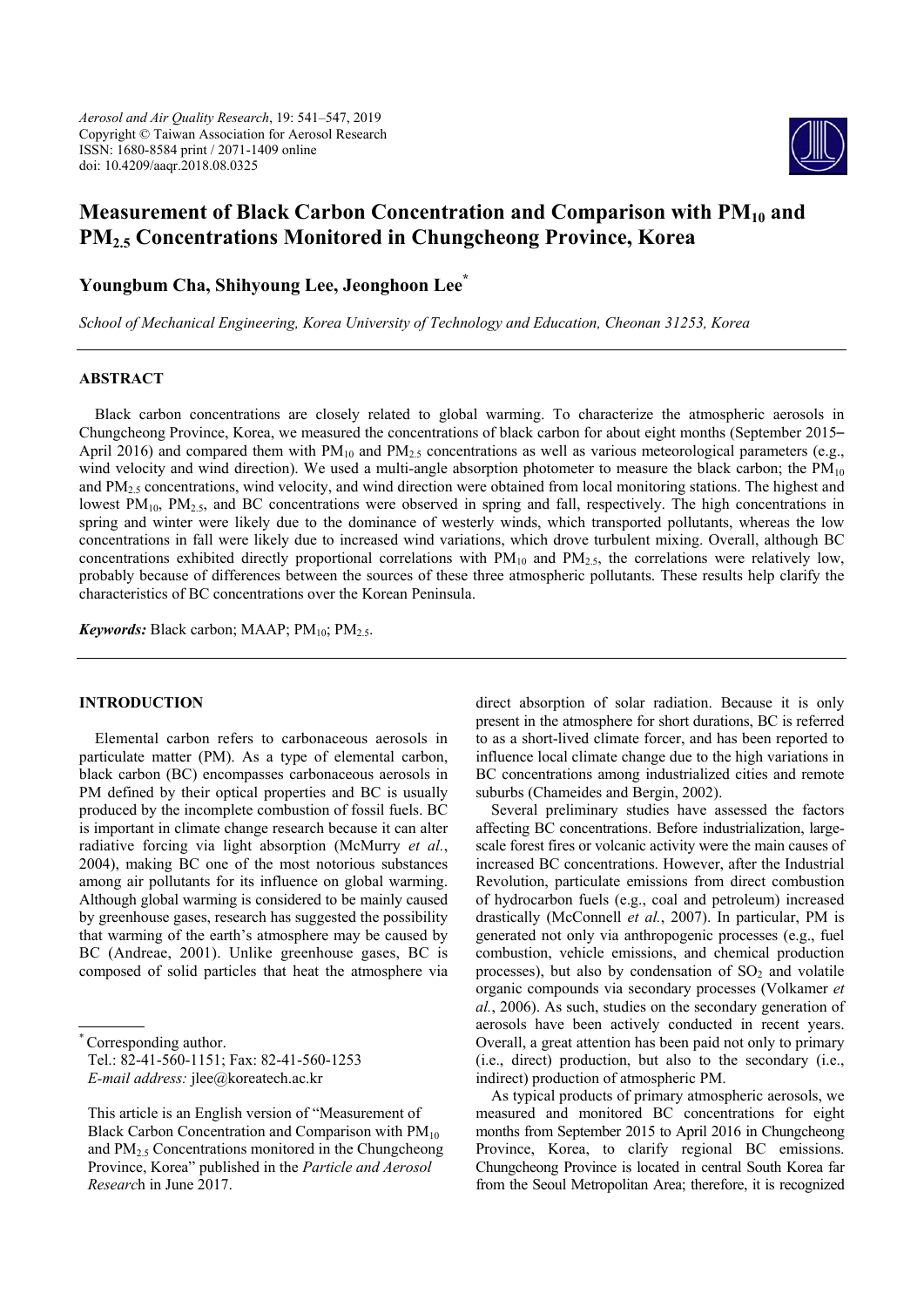as being less affected by pollutants from the Seoul Metropolitan Area and other urban regions. Furthermore, we assessed the variations in BC concentrations in atmospheric aerosols in relation to  $PM_{10}$  and  $PM_{2.5}$  concentrations, as well as wind direction and wind velocity. Using these data, we identified the main meteorological factors influencing the behavior of  $PM_{10}$ ,  $PM_{2.5}$ , and BC.

#### **EXPERIMENTAL METHODS**

We used a multi-angle absorption photometer (MAAP) for the measurement of BC. MAAPs employ a filter-based technique to measure the light absorption of BC, where atmospheric aerosols are deposited onto a filter substrate and a laser beam with a wavelength of 637 nm is shot toward the deposited filter. Two detectors located on the same side as the laser source measure the light back-scattered by BC deposited on the filter. In addition, a detector located on the opposite side of the laser source measures the light transmitted through the filter. Conventional BC measurement instruments only have a detector on the opposite side of the laser source and do not measure the scattering of light, which means that only transmitted light can be detected. As a result of the detection of signal from back-scattering in MAAPs, the scattering effect can be compensated for by correcting the signal from transmitted light with the signals of the scattered light (Petzold and Schönlinner, 2004). The BC concentration derived from filter-based techniques (e.g., aethalometers and MAAPs) is referred to as *equivalent BC* (eBC). As such, "BC concentration" hereafter represents the equivalent BC concentration.

In the present study, the BC concentration was measured in 1-min increments at the Korea University of Technology and Education (KOREATECH) located in Byeongcheonmyeon, Cheonan city, Chungcheongnam-do (Fig. 1), using a commercially available instrument (MAAP 5012; Thermo Scientific). BC concentrations were monitored from September 2015 to April 2016. The  $PM_{10}$  and  $PM_{2.5}$ concentrations were obtained from the Air Korea database (http://www.airkorea.or.kr) operated by the Korea Environment Corporation. According to Air Korea,  $PM_{10}$ and  $PM_{2.5}$  concentrations are measured with unmanned automatic equipment using the β-ray absorption method, where PM is collected on a filter for 1 h and β-rays pass through the PM on the filter. Then, changes in absorption or extinction before and after the deposition of PM for 1 h are measured and converted into mass concentration. The principle of the β-ray absorption method is similar to the quantification of BC by filter-based instruments (e.g., aethalometers). In this study, we used PM data from Ochang-eup, Cheongju city, Chungcheongbuk-do (Fig. 1), from September 2015 to April 2016.

The seasonal mean BC,  $PM_{10}$ , and  $PM_{2.5}$  concentrations were calculated from raw data for fall 2015 (September– November 2015), winter 2015 (December–February 2016), and spring 2016 (March–April 2016).



**Fig. 1.** Location of monitoring site.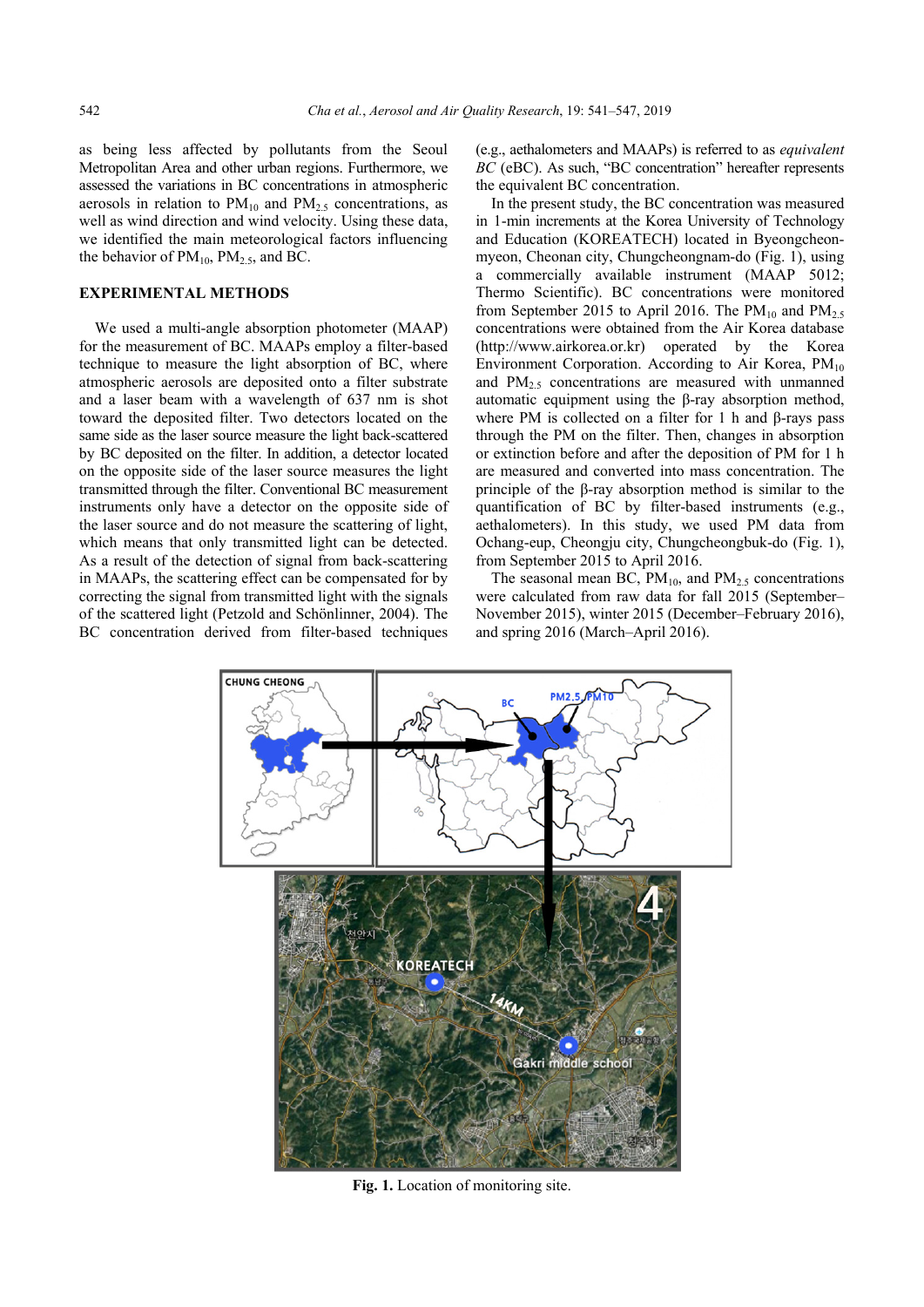Wind direction and wind speed displayed hourly were collected from the Korea Meteorology Administration (KMA) database (http://www.kma.go.kr). Wind direction and wind speed were measured at Shibang-dong, Cheonan, Chungcheongnam-do, which is located 14 km from KOREATECH (Fig. 1). Wind rose diagrams of wind direction and wind speed obtained from September 2015 to April 2016 are shown in Fig. 2. It should be noted that these wind rose diagrams show only wind intensity and direction, not BC concentrations. In fall 2015, southeasterly winds were equally dominant as westerly winds. However, in winter 2015, westerly winds were dominant. In spring 2016, westerly winds were more dominant than easterly winds. Overall, westerly winds were dominant during the measurement period from fall 2015 to spring 2016.

## **RESULTS AND DISCUSSION**

### *Concentrations of BC, PM10, and PM2.5*

Table 1 presents the monthly average BC,  $PM_{10}$ , and

PM<sub>2.5</sub> concentrations from September 2015 to April 2016. In fall 2015, winter 2015, and spring 2016, the average BC concentrations were 1.39  $\mu$ g m<sup>-3</sup>, 1.57  $\mu$ g m<sup>-3</sup>, and 2.30  $\mu$ g m<sup>-3</sup>, the average PM<sub>10</sub> concentrations were 36.7  $\mu$ g m<sup>-3</sup>, 48.8  $\mu$ g m<sup>-3</sup>, and 66.4  $\mu$ g m<sup>-3</sup>, and the average PM<sub>2.5</sub> concentrations were 30.9  $\mu$ g m<sup>-3</sup>, 37.7  $\mu$ g m<sup>-3</sup>, and 41.9  $\mu$ g m<sup>-3</sup>, respectively. Upon initial inspection, the trends in BC concentrations appeared to be similar to those of  $PM_{10}$ and PM2.5 concentrations. For instance, the highest and lowest average concentrations of BC,  $PM_{10}$ , and  $PM_{2.5}$ were observed in spring and fall, respectively. As shown in Fig. 2, westerly winds were dominant in spring. Thus, the high concentrations in spring were likely related to the influence of Asian Dust transported by westerly winds. In addition, the higher concentrations of BC,  $PM_{10}$ , and  $PM_{2.5}$ in winter and spring were possibly related to the transport of primary air pollutants produced via combustion processes from surrounding areas via westerly winds.

Meanwhile, BC,  $PM_{10}$ , and  $PM_{2.5}$  concentrations in fall were slightly lower than those in winter. The wind direction



2016 Spring Wind speed legend (m/s)

**Fig. 2.** Wind rose diagrams for 3 seasons.

**Table 1.** Monthly average for BC,  $PM_{10}$ , and  $PM_{2.5}$  concentrations (unit:  $\mu$ g m<sup>-3</sup>).

| Month             | Sep.                                   | Oct. | Nov. | Dec. | Jan.                | Feb. | Mar. | Apr. |
|-------------------|----------------------------------------|------|------|------|---------------------|------|------|------|
| $PM_{10}$         | 21<br>31.6                             | 43.6 | 34.9 | 52.9 | 48.6                | 44.8 | 63.8 | 69.0 |
| PM <sub>2.5</sub> | 212<br>$\overline{a}$ . $\overline{a}$ | 37.0 | 34.6 | 40.5 | 38.9                | 33.7 | 44.1 | 39.6 |
| eBC in $PM_2$     | 0.79                                   | $-1$ | 1.67 | 1.41 | $\bigcap$ 1<br>1.41 | 2.08 | 2.15 | 2.44 |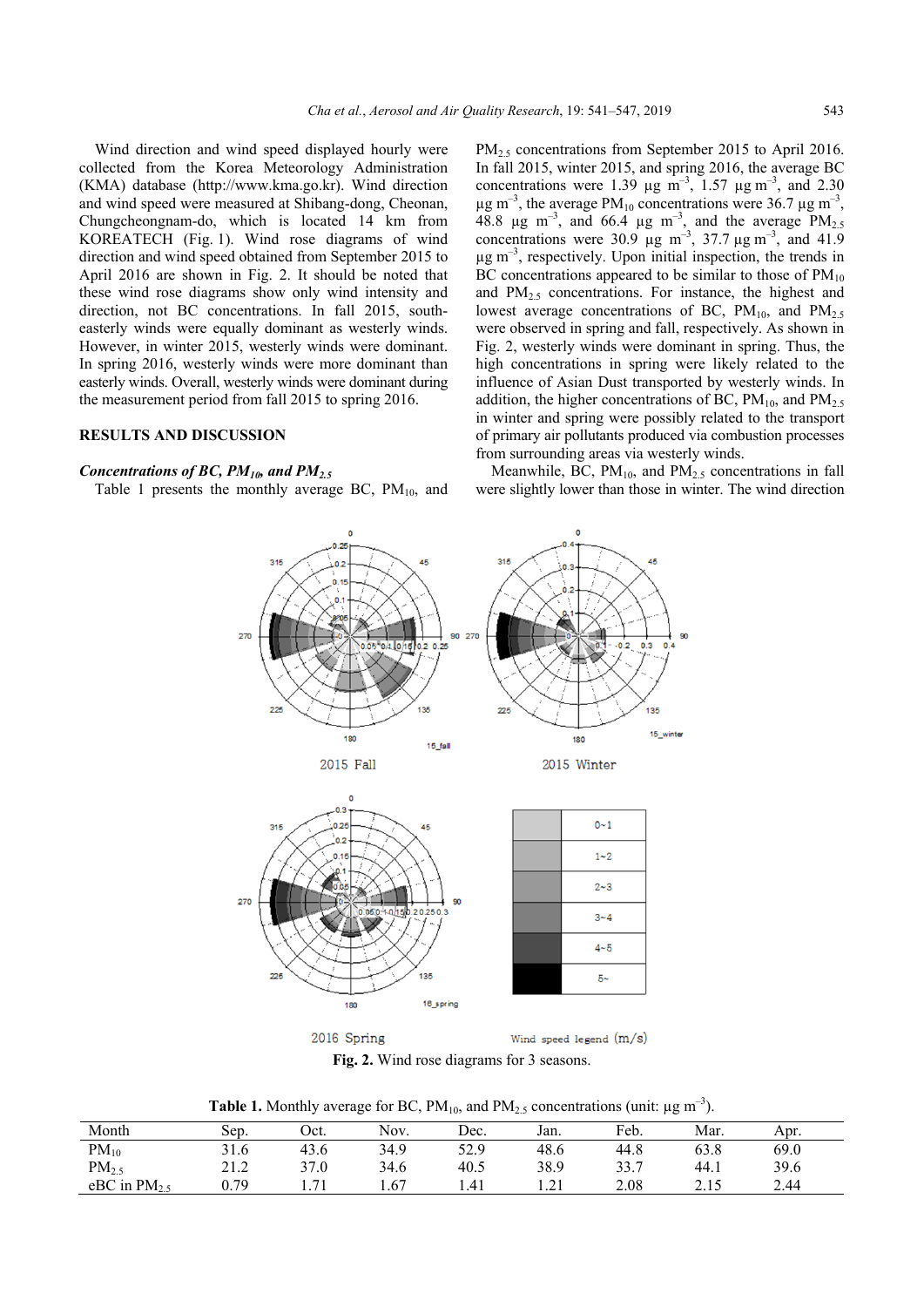pattern in fall 2015 differed from that in winter 2015 (Fig. 2), with greater wind direction variations in fall 2015. These conditions could support turbulent mixing, reducing overall air pollutant concentrations. By contrast, the relatively consistent wind direction in winter 2015 could support the formation of atmospheric laminar flow mainly from the west, enabling the formation of a stable and stagnant air mass over the Korean Peninsula. In addition, the low BC,  $PM_{10}$ , and  $PM_{2.5}$  concentrations in fall may have been caused by decreased production of fine PM, although further studies are necessary to confirm these trends and mechanisms.

Fig. 3 shows the 24-h running average of the data collected during the eight-month measurement period. The discontinuity of BC concentrations in Fig. 3 reflects the fact that the measurement instrument was temporarily stopped for maintenance. Although the seasonal BC concentrations initially appeared to follow the same trends as  $PM_{10}$  and PM<sub>2.5</sub> concentrations, a closer examination of the data in Fig. 3 revealed that BC concentrations did not follow the same trends as  $PM_{10}$  and  $PM_{2.5}$  concentrations. This can be explained by the fact that PM consists not only of BC, but also other substances (e.g., sulfates, nitrates, or minerals). For example, in December 2015, BC concentrations decreased, whereas  $PM_{10}$  and  $PM_{2.5}$  concentrations increased (Fig. 3). Meanwhile, from January 2016 to mid-February 2016, BC concentrations increased markedly while  $PM_{10}$ and  $PM_{2.5}$  concentrations decreased slightly. Overall, the relationship between BC concentrations and PM concentrations may vary spatially or temporally depending on their sources or transport patterns.

Fig. 4 shows a bar chart of the mass concentration composition of BC,  $PM_{10}$ , and  $PM_{2.5}$ . Notably, the proportion of  $PM<sub>2.5</sub>$  was high throughout the study period, indicating that coarser particles (i.e.,  $PM_{10}$ ) were relatively rare. We speculated that  $PM_2$ , newly formed through secondary processes was dominant in this area, although it was beyond the scope of this study determine the mechanism driving the high proportions of  $PM_{2.5}$ .

## *Linear Regression Analysis of BC, PM10, and PM2.5 Concentrations*

We analyzed the correlations among BC,  $PM_{10}$ , and  $PM_{2.5}$  with linear regression, where the coefficient of determination  $(R<sup>2</sup>)$  was obtained from the linear regression of BC versus  $PM_{2.5}$  or  $PM_{10}$  concentrations and  $PM_{2.5}$ versus  $PM_{10}$  concentrations.

Table 2 shows the  $R^2$  values of the linear regressions among BC,  $PM_{10}$ , and  $PM_{2.5}$  concentrations. Except for the  $R^2$  between PM<sub>10</sub> and PM<sub>2.5</sub> in winter 2015, the  $\bar{R}^2$  values were generally low, indicating that BC was not strongly correlated with  $PM_{10}$  and  $PM_{2.5}$ . Although the results in Fig. 3 suggested that the BC concentrations appeared to generally follow  $PM_{10}$  and  $PM_{2.5}$  concentrations on a seasonal scale, the seasonal average BC concentrations were less correlated with  $PM_{10}$  and  $PM_{2.5}$  concentrations based on linear regression.

#### *Correlation between BC and PM10*

We performed a linear regression analysis of BC and  $PM_{10}$  concentrations during the three seasons in the study period. Although BC concentrations appeared to be directly proportional to  $PM_{10}$  concentrations, the calculated  $R^2$  was low (Fig. 5).  $PM_{10}$  mostly consists of soil-derived dust particles, which are generated in large amounts from various



**Fig. 4.** Monthly composition of mass concentration for eBC in  $PM<sub>2.5</sub>$ ,  $PM<sub>10</sub>$ , and  $PM<sub>2.5</sub>$ .

**Table 2.** Correlation coefficients  $(R^2)$  between  $PM_{10}$  and BC;  $PM_{2.5}$  and BC; and  $PM_{10}$  and  $PM_{2.5}$  concentrations.

|                              | 2015 Fall | 2015 Winter | 2016 Spring |
|------------------------------|-----------|-------------|-------------|
| $eBC-PM_{10}$                | 0.52      | 0.31        | 0.40        |
| $eBC-PM25$                   | 0.47      | 0.45        | 0.58        |
| $PM_{10}$ -PM <sub>2.5</sub> | 0.53      | 0.90        | 0.61        |



Fig. 3. BC, PM<sub>10</sub>, and PM<sub>2.5</sub> concentrations monitored for 8 months.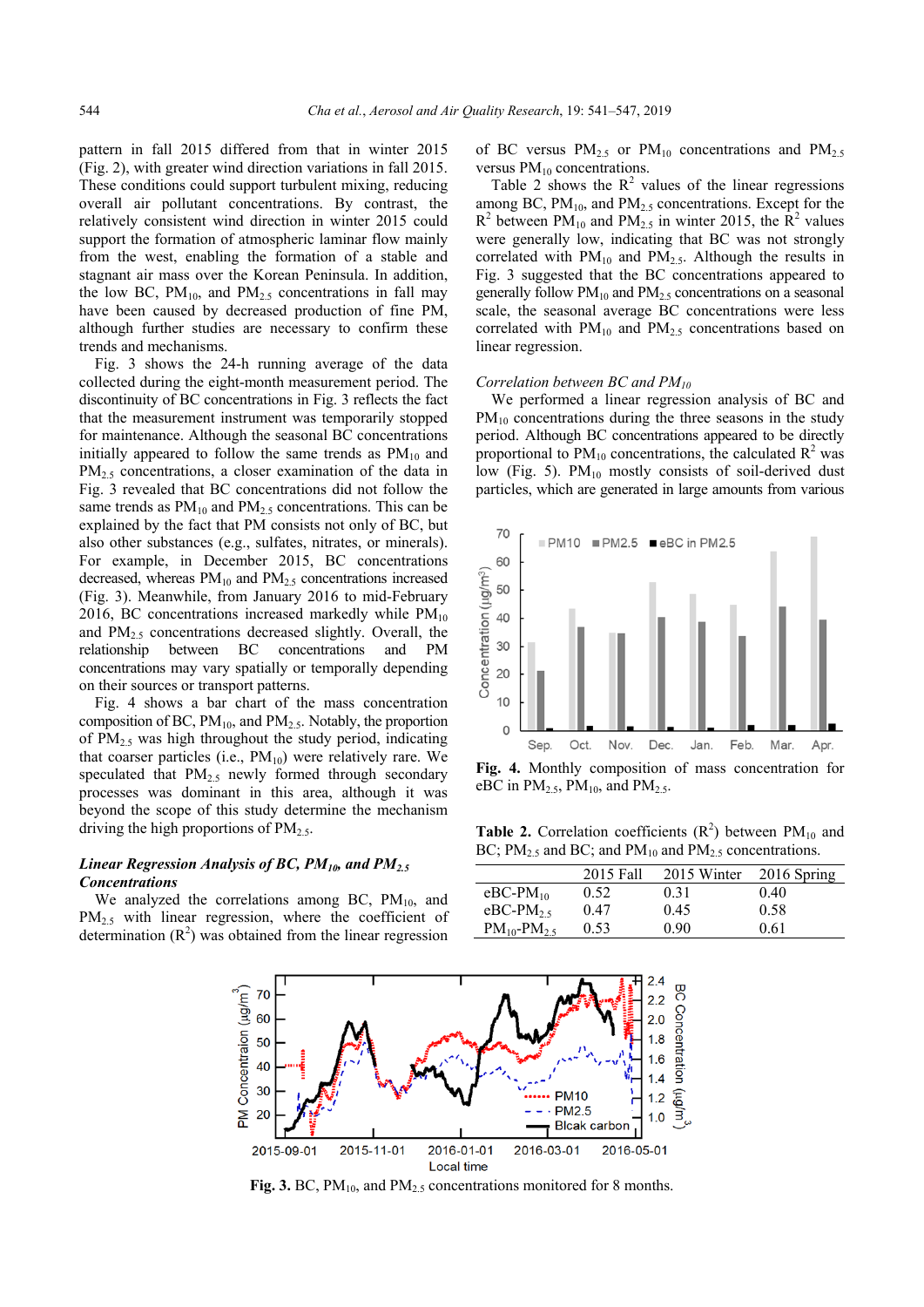

**Fig. 5.** Correlation graphs for (a)  $PM_{10}$  concentration vs. BC concentration, (b)  $PM_{2.5}$  concentration vs. BC concentration, and (c)  $PM_{10}$  concentration vs.  $PM_{2.5}$  concentration.

types of emission sources and has a short atmospheric residence time due to their larger size, thereby contributing less to increases in BC concentrations. By contrast, BC consists of carbonaceous particles smaller than 1  $\mu$ m generated from incomplete combustion of hydrocarbon fuel. In particular, in the study area, there are some unpaved roads in small cities with relatively few mobile pollution sources. Therefore, the low correlation between BC and  $PM_{10}$  could be explained by the differences in  $PM_{10}$  and BC sources. The  $\mathbb{R}^2$  between BC and PM<sub>10</sub> was lower in winter 2015 than in the other seasons (Table 2), indicating that fine dust in winter was weakly related to BC. In other words, the regression analysis indicated that BC and  $PM_{10}$ had different compositions and emission sources.

## *Correlation between BC and PM2.5*

Next, we performed a linear regression analysis of BC and  $PM<sub>2.5</sub>$  concentrations during the three seasons in the study period. The correlations between BC with  $PM<sub>2.5</sub>$ concentrations were similar in fall 2015 ( $R^2 = 0.47$ ), winter 2015 ( $\mathbb{R}^2 = 0.45$ ), and spring 2016 ( $\mathbb{R}^2 = 0.58$ ) (Fig. 5). The  $R<sup>2</sup>$  values were higher than those between BC and PM<sub>10</sub>, but still relatively low, suggesting that the  $PM_{2.5}$  did not contain a large proportion of BC, and that BC concentrations were not highly correlated with  $PM<sub>2.5</sub>$  concentrations in the study area. Mobile pollution (e.g., diesel vehicle exhaust) is the main source of BC, whereas  $PM_{2.5}$  typically originates from secondary formation from atmospheric industrial plant emissions. Therefore, the contribution of BC to  $PM<sub>2.5</sub>$ concentrations was likely low given that the measurements were performed in a small city, where mobile sources did not appear to influence the concentrations.

## *Correlation between PM10 and PM2.5*

Finally, we performed a linear regression analysis of  $PM_{10}$  and  $PM_{2.5}$  concentrations during the three seasons in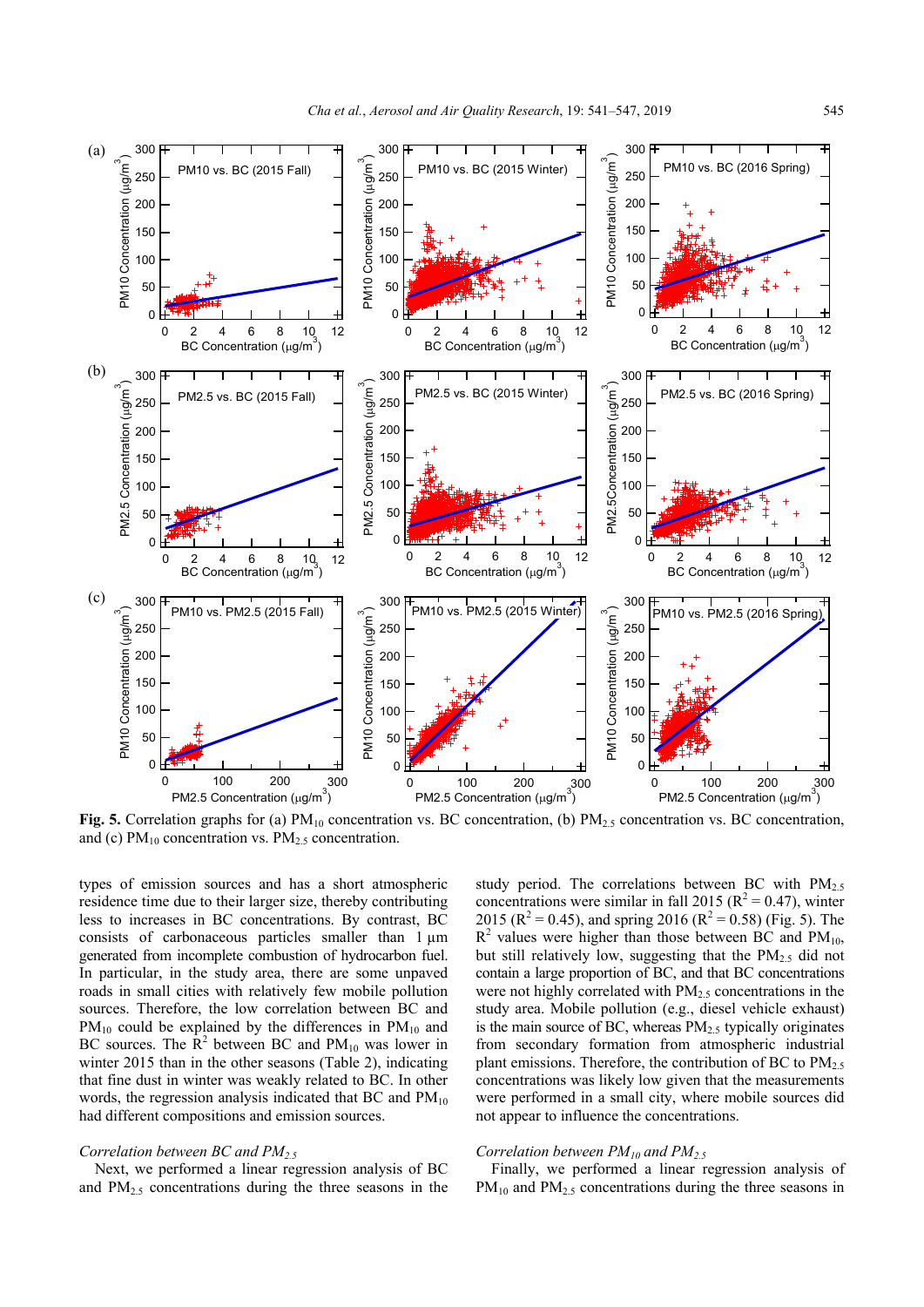the study period.  $PM_{10}$  and  $PM_{2.5}$  concentrations were positively correlated in fall 2015 ( $\mathbb{R}^2 = 0.53$ ), winter 2015  $(R^2 = 0.90)$ , and spring 2016  $(R^2 = 0.61)$  (Fig. 5). The particularly high correlation in winter 2015 may have been driven by the transport of primary pollutants generated from increased fossil fuel use for heating in continental Asia to the Korean Peninsula via westerly winds (Choi, 2008). In contrast, the lowest correlation was observed in fall 2015. Fossil fuel use for heating purposes was likely lower in fall than in winter. In addition, south-easterly and easterly winds were equally dominant as westerly winds in fall 2015, whereas westerly winds were dominant in winter 2015 (Fig. 2). Therefore,  $PM<sub>2.5</sub>$  was retardedly entrained by the Korean Peninsula, resulting in the relatively low correlation between  $PM_{2.5}$  and  $PM_{10}$  in fall.

#### *Analysis on Event Days*

Periods with particularly high  $PM_{10}$ ,  $PM_{2.5}$ , and BC concentrations can be observed in Fig. 3. We attempted to examine the cause of such events by referring to monthly reports generated by the KMA. In particular,  $PM_{10}$ ,  $PM_{2.5}$ , and BC concentrations increased from mid-October to early November in 2015 (Fig. 6). Based on the monthly KMA reports, Asian Dust may have been one of the reasons for these increases. From the KMA report, Asian Dust originating from Inner Mongolia on October 26 passed over the Yellow Sea, and was observed over the Korean Peninsula on October 26. Asian Dust events are rare in October, although other fall events have been observed in 2009 and 2014, suggesting that Asian Dust transport may not occur exclusively in spring, but also occasionally in fall. As mentioned previously, the discontinuity in the



**Fig. 6.** BC,  $PM_{2.5}$ , and  $PM_{10}$  concentrations on two event days.

BC measurements in Fig. 6 was due to regular maintenance of the measurement instrument.

High  $PM_{10}$  and  $PM_{2.5}$  concentrations were observed in March 2016 (Fig. 6). From the monthly KMA report, an Asian Dust event even occurred at the end of March, when Asian Dust originating from Mongolia, the Inner Mongolian Plateau, and northern China was transported over the Korean Peninsula via north-westerly winds, increasing PM concentrations.

#### **CONCLUSIONS**

We analyzed the concentrations of BC,  $PM_{10}$ , and  $PM_{2.5}$ from September 2015 to April 2016 in central Korea and compared them with various meteorological parameters. The highest and lowest  $PM_{10}$ ,  $PM_{2.5}$ , and BC concentrations were observed in spring and fall, respectively.  $PM_{10}$ concentrations were high in spring due to Asian Dust transported via westerly winds. In winter, incomplete combustion of fossil fuels used for heating in continental Asia resulted in the transport of emissions over the Korean Peninsula via westerly winds, augmenting PM concentrations. Finally, the low PM concentrations in fall were likely due to increased wind variations driving turbulent mixing.

The BC concentrations generally showed low correlations with  $PM_{10}$  and  $PM_{2.5}$  concentrations in the three studied seasons. Sometimes, BC exhibited directly proportional relationships with both the  $PM_{10}$  and  $PM_{2.5}$  concentrations, albeit with low  $R^2$  values. The low correlations were possibly due to differences between the sources of BC (i.e., vehicles),  $PM_{2.5}$  (i.e., secondary pollution from industrial plant emissions), and  $PM_{10}$  (i.e., soil-derived dust). In particular, the low contribution of BC to  $PM<sub>2.5</sub>$  may have been attributable to the study site being located in a small city with little influence from mobile pollution sources.

The PM<sub>10</sub> and PM<sub>2.5</sub> concentrations showed a directly proportional relationship, with  $R^2$  values as high as 0.90 in winter 2015. This correlation was likely due to the use of fossil fuels for heating in continental Asia—where the primary pollutants generated via incomplete combustion of heating fuel were introduced to the Korean Peninsula via westerly winds from the western coast of Korea—in addition to high concentrations of pollutants from industrial plants. By contrast, the relatively low correlation ( $R^2$  = 0.53) in fall was likely caused by south-easterly winds, which blocked the influx of westerly-wind-driven Asian Dust over the Korean Peninsula.

The BC concentrations were high from late October to early November in 2015. According to the monthly KMA report, an Asian Dust event originating in Inner Mongolia occurred during this period. Additionally, in March 2016, Asian Dust from Mongolia was transported over the Korean Peninsula. As such, it is necessary to study the correlation between BC and Asian Dust in greater detail to clarify the contribution of BC to PM concentrations. Given these results, the potentially inaccurate belief held by some researchers that BC is only correlated with  $PM_{2.5}$  and  $PM_{10}$ warrants further investigation. Overall, this study helps clarify the characteristics of BC over the Korean Peninsula.